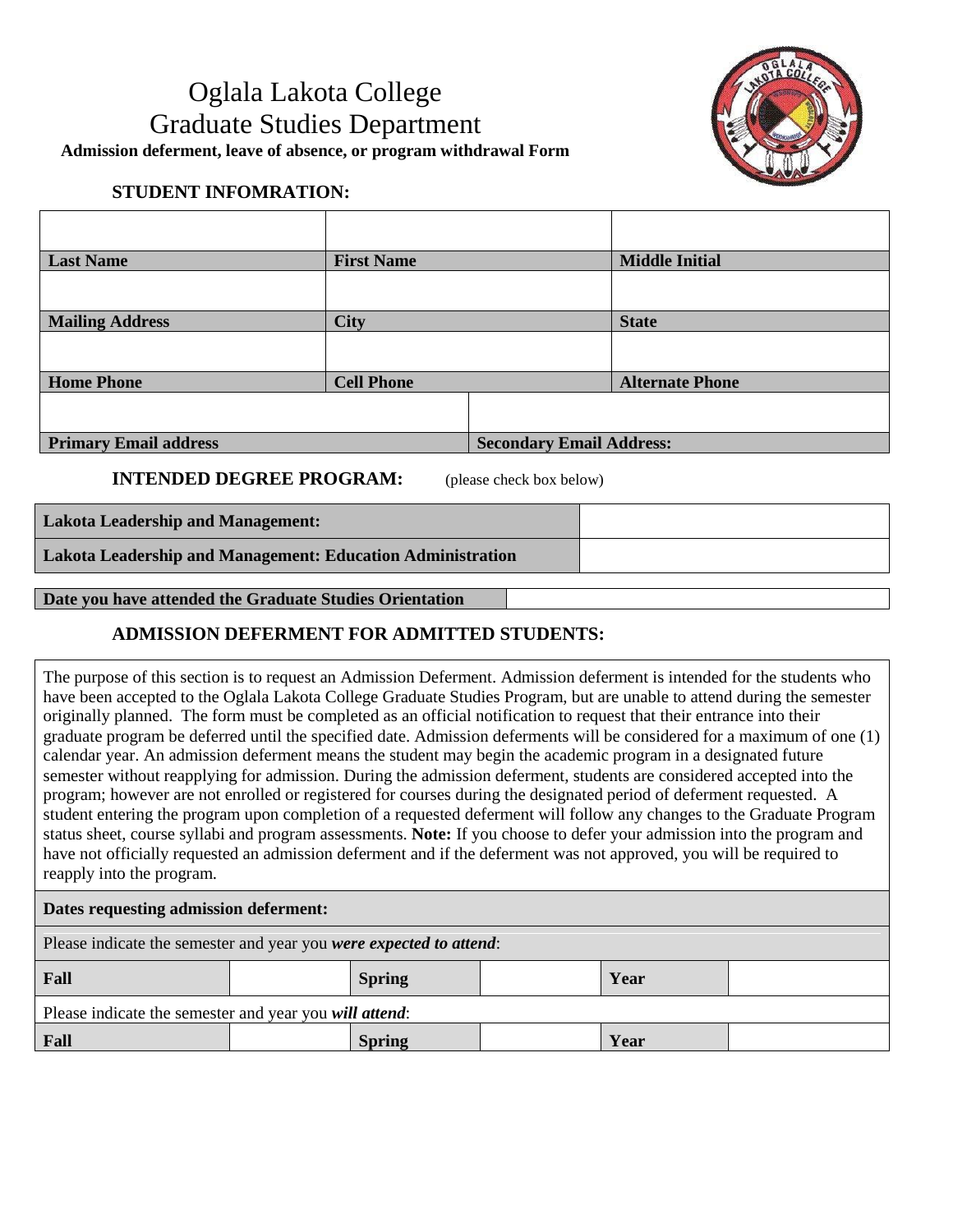# **LEAVE OF ABSENCE FOR CONTINUING CANIDATES:**

The purpose of this section is to request a Leave of Absence. A Leave of Absence is intended for students who have been officially accepted to and enrolled in a graduate program at Oglala Lakota College and who wish to stop out of the Graduate Program. The Graduate Studies Department will determine if it is in the best interest of the student to place them on an approved Leave of Absence. If approved students will be placed in a hiatus status for each semester the student is on an approved leave of absence. Keep in mind, OLC Graduate Policy: Section III, Part H, subpart 2, *"Former degree seeking students of OLC Graduate Program not enrolled for four (4) semesters or longer, must reapply for admission to the graduate program. Students must meet admission requirements for the specified master's degree they are seeking as defined in the Graduate Studies Handbook."* (pg.4)

Students on a Leave of Absence will not be required to re-apply for admissions to the Graduate Program while on an approved leave of absence. Students will need to contact the Graduate Studies Department to continue their enrollment and register for classes when the leave of absence has expired.

**Please note:** Students who stop out of continuous enrollment and do not apply for a Leave of Absence will be contacted. Until the student status is confirmed. If the student does not respond after three attempts, the student will be inactivated and will need to reapply for admission to the Graduate Program. Students will be presumed withdrawn. A Leave of Absence does not stop the time frame for degree completion and students will be subject to the time limits discussed below.

**Time Limitations:** OLC Graduate core and professional course credits older than six (6) years from the date successfully completed must be retaken if the student has been inactive for six (6) or more years.

#### **Dates requesting leave of absence:**

| Please indicate the semester and year you are requesting a leave of absence:                                             |  |               |  |      |  |
|--------------------------------------------------------------------------------------------------------------------------|--|---------------|--|------|--|
| Fall                                                                                                                     |  | <b>Spring</b> |  | Year |  |
| Please indicate the semester and year you <i>anticipate returning (registering for classes)</i> to the Graduate program: |  |               |  |      |  |
| Fall                                                                                                                     |  | <b>Spring</b> |  | Year |  |

### **PROGRAM WITHDRAWAL:**

The purpose of this section is for students who have decided to withdrawal from the Oglala Lakota College Graduate Studies program. A program withdrawal is primary for those students who no longer wish to pursue a Master's Degree in Lakota Leadership and Management or Lakota Leadership and Management: Education Administration. A student can submit a program withdrawal section if they wish to withdrawal from the program for an extended period of time, beyond an admission deferment or leave of absence. Students must complete the entire program withdrawal section. The Graduate Studies Department may contact you regarding your request to withdraw. We may request additional information or an exit interview from you. Students who complete a program withdrawal, must reapply and be accepted into the program, regardless of the number of credit hours received.

| Were you accepted as a conditional student or did you receive full<br>acceptance into the program?<br>How many credit hours have you completed toward the Master of Arts<br>degree through the Oglala Lakota College? | Please provide the date of your acceptance into the program |  |
|-----------------------------------------------------------------------------------------------------------------------------------------------------------------------------------------------------------------------|-------------------------------------------------------------|--|
|                                                                                                                                                                                                                       |                                                             |  |
|                                                                                                                                                                                                                       |                                                             |  |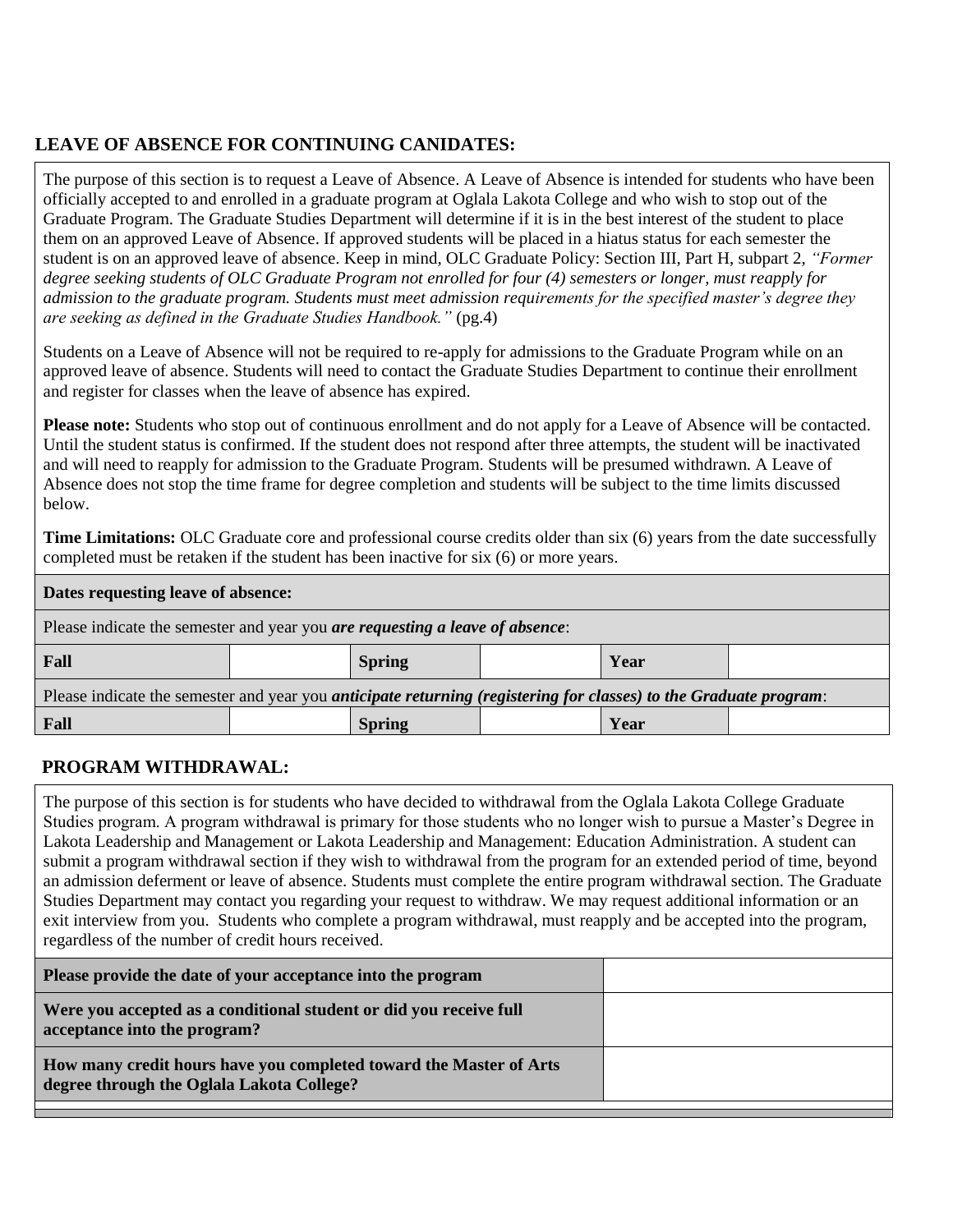| Do you plan on returning to the Oglala Lakota College in the future? |                              |                  |                                                                                                                    |                       |
|----------------------------------------------------------------------|------------------------------|------------------|--------------------------------------------------------------------------------------------------------------------|-----------------------|
| Why or why not? Please explain.                                      |                              |                  |                                                                                                                    |                       |
|                                                                      |                              |                  |                                                                                                                    |                       |
|                                                                      |                              |                  |                                                                                                                    |                       |
|                                                                      |                              |                  | During your time with the Oglala Lakota College Graduate Program, how satisfied were you with the instruction?     |                       |
| $\Box$ Very satisfied                                                | $\square$ Somewhat satisfied | $\Box$ Satisfied | $\square$ Somewhat not satisfied                                                                                   | $\Box$ Not satisfied: |
| Please explain:                                                      |                              |                  |                                                                                                                    |                       |
|                                                                      |                              |                  |                                                                                                                    |                       |
|                                                                      |                              |                  | During your time with the Oglala Lakota College Graduate program, how satisfied were you with the course work?     |                       |
| $\Box$ Very satisfied                                                | $\square$ Somewhat satisfied | $\Box$ Satisfied | $\square$ Somewhat not satisfied                                                                                   | $\Box$ Not satisfied: |
| Please explain:                                                      |                              |                  |                                                                                                                    |                       |
|                                                                      |                              |                  |                                                                                                                    |                       |
|                                                                      |                              |                  | During your time with the Oglala Lakota College Graduate program, how satisfied were you with advisement?          |                       |
| $\Box$ Very satisfied                                                | $\square$ Somewhat satisfied | $\Box$ Satisfied | $\square$ Somewhat not satisfied                                                                                   | $\Box$ Not satisfied: |
| Please explain:                                                      |                              |                  |                                                                                                                    |                       |
|                                                                      |                              |                  |                                                                                                                    |                       |
|                                                                      |                              |                  | During your time with the Oglala Lakota College Graduate program, how satisfied were you with the overall program? |                       |
| $\Box$ Very satisfied                                                | $\square$ Somewhat satisfied | $\Box$ Satisfied | $\square$ Somewhat not satisfied                                                                                   | $\Box$ Not satisfied: |
| Please explain:                                                      |                              |                  |                                                                                                                    |                       |
|                                                                      |                              |                  |                                                                                                                    |                       |

### **Reason for request of ADMISSION DEFERMENT, LEAVE OF ABSENCE or PROGRAM WITHDRAWAL:**

| Please check the box and provide an explanation below.                                                                                                                      |                |                                                 |  |  |
|-----------------------------------------------------------------------------------------------------------------------------------------------------------------------------|----------------|-------------------------------------------------|--|--|
| Family                                                                                                                                                                      | Financial      | Cost of: text, tuition, or both<br>(circle one) |  |  |
| Career/employment responsibilities                                                                                                                                          | Transportation | Other: list here                                |  |  |
| Please explain why you are requesting a deferment a leave of absence at this time, or wish to withdraw from the<br>Master of Arts degree through the Oglala Lakota College? |                |                                                 |  |  |
| Explain here:                                                                                                                                                               |                |                                                 |  |  |
|                                                                                                                                                                             |                |                                                 |  |  |